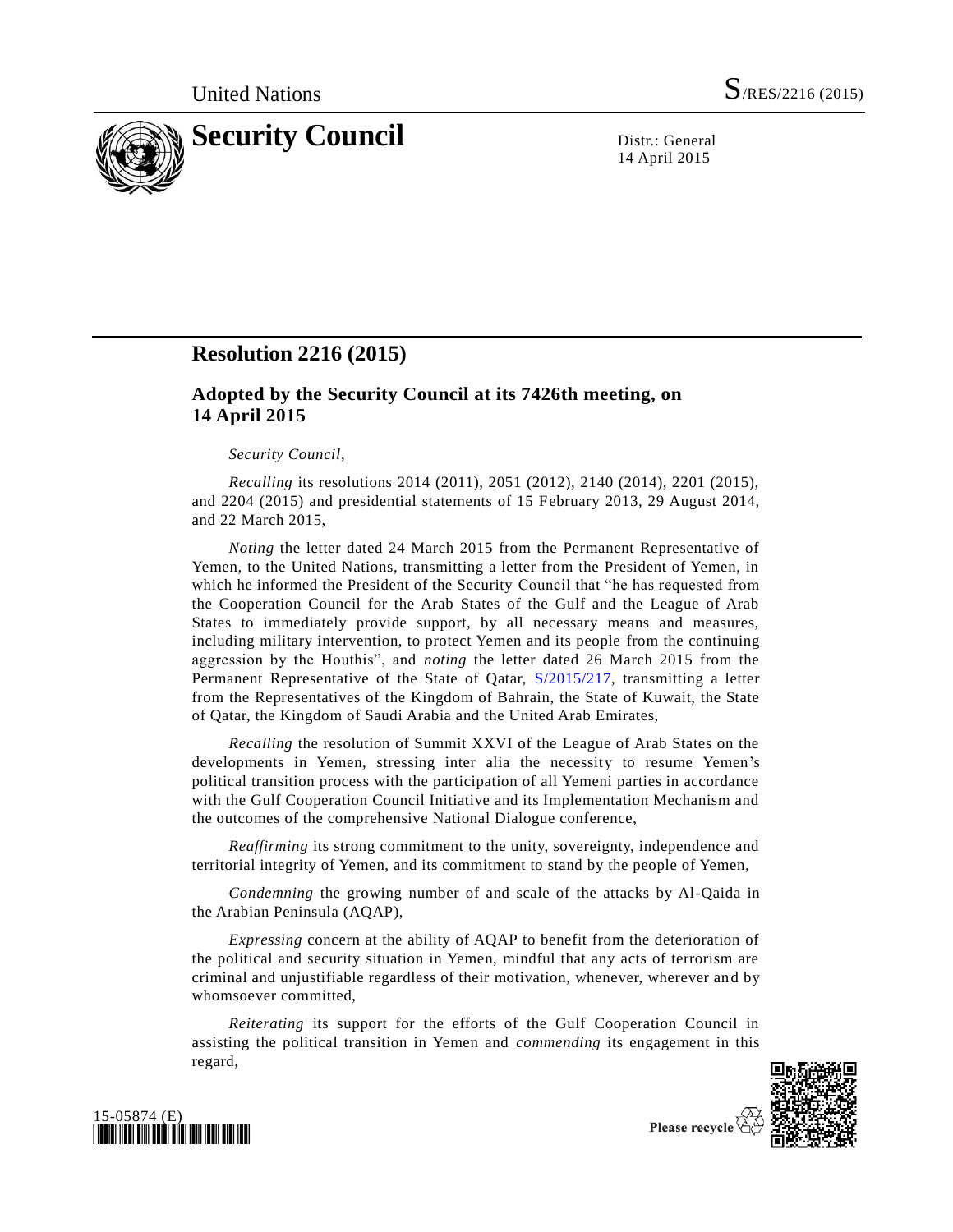*Reaffirming* its support for the legitimacy of the President of Yemen, Abdo Rabbo Mansour Hadi, and *reiterating its call* to all parties and Member States to refrain from taking any actions that undermine the unity, sovereignty, independence and territorial integrity of Yemen, and the legitimacy of the President of Yemen,

*Expressing* grave alarm at the significant and rapid deterioration of the humanitarian situation in Yemen, and *emphasizing* that the humanitarian situation will continue to deteriorate in the absence of a political solution,

*Recalling* that arbitrary denial of humanitarian access and depriving civilians of objects indispensable to their survival, including wilfully impeding relief supply and access, may constitute a violation of international humanitarian law,

*Emphasizing* the need for the return to the implementation of the Gulf Cooperation Council Initiative and its Implementation Mechanism and the outcomes of the comprehensive National Dialogue conference, including drafting a new constitution, electoral reform, the holding of a referendum on the draft constitution and timely general elections, to avoid further deterioration of the humanitarian and security situation in Yemen,

*Reaffirming* its full support for, and commitment to, the efforts of the United Nations and the Special Adviser of the Secretary-General on Yemen, in particular to the UN-brokered negotiations, and its support for the efforts of the Group of Ambassadors in Sana'a,

*Alarmed* at the military escalation by the Houthis in many parts of Yemen including in the Governorates of Ta'iz, Marib, AlJauf, Albayda, their advance towards Aden, and their seizure of arms, including missile systems, from Yemen's military and security institutions,

*Condemning* in the strongest terms the ongoing unilateral actions taken by the Houthis, and their failure to implement the demands in resolution 2201 (2015) to immediately and unconditionally withdraw their forces from government institutions, including in the capital Sana'a, normalize the security situation in the capital and other provinces, relinquish government and security institutions, and safely release all individuals under house arrest or arbitrarily detained, and *reiterating* its call on all non-State actors to withdraw from government institutions across Yemen and to refrain from any attempts to take over such institutions,

*Deploring* any attempt by the Houthis to take actions that are exclusively within the authority of the legitimate Government of Yemen, and *noting* that such actions are unacceptable,

*Expressing alarm* that such actions taken by the Houthis undermine the political transition process in Yemen, and jeopardize the security, stability, sovereignty and unity of Yemen,

*Noting with concern* the destabilizing actions taken by the former President of Yemen, Ali Abdullah Saleh, including supporting the Houthis' actions, which continue to undermine the peace, security and stability of Yemen,

*Welcoming* the intention of the Gulf Cooperation Council to convene a conference in Riyadh, upon the request of the President of Yemen, with the participation of all Yemeni parties to further support the political transition in Yemen, and to complement and support the UN-brokered negotiations,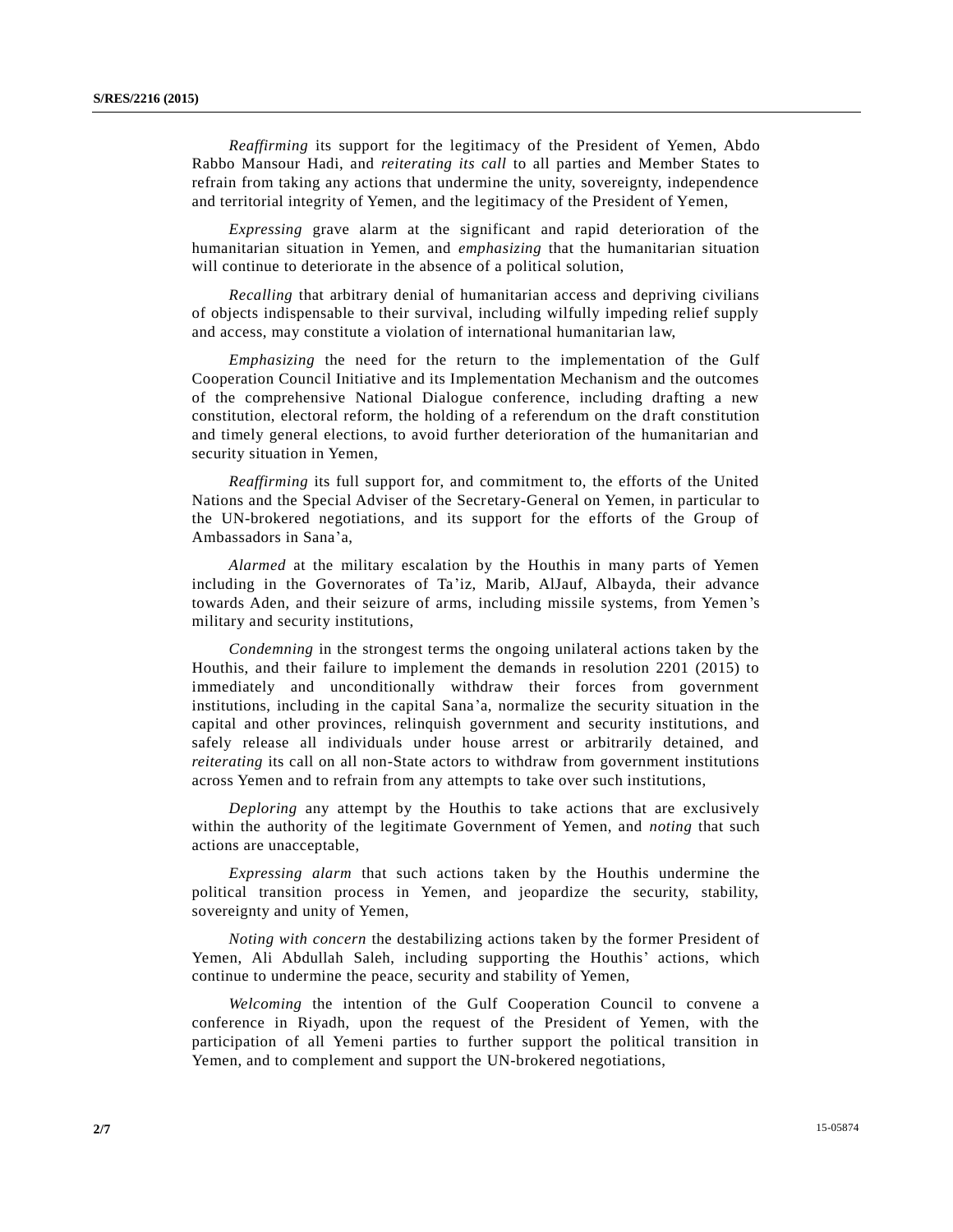*Recalling* its resolution 2117 (2013) and expressing grave concern at the threat to peace and security in Yemen arising from the illicit transfer, destabilising accumulation and misuse of small arms and light weapons,

*Recognizing* that the continuing deterioration of the security situation and escalation of violence in Yemen poses an increasing and serious threat to neighbouring States and *reaffirming its determination* that the situation in Yemen constitutes a threat to international peace and security,

*Acting* under Chapter VII of the Charter of the United Nations,

1. *Demands* that all Yemeni parties, in particular the Houthis, fully implement resolution 2201 (2015), *refrain* from further unilateral actions that could undermine the political transition in Yemen, and *further demands* that the Houthis immediately and unconditionally:

(a) end the use of violence;

(b) withdraw their forces from all areas they have seized, including the capital Sana'a;

(c) relinquish all additional arms seized from military and security institutions, including missile systems;

(d) cease all actions that are exclusively within the authority of the legitimate Government of Yemen;

(e) refrain from any provocation or threats to neighbouring States, including through acquiring surface-surface missiles, and stockpiling weapons in any bordering territory of a neighbouring State;

safely release Major-General Mahmoud al-Subaihi, the Minister of Defence of Yemen, all political prisoners, and all individuals under house arrest or arbitrarily detained; and

(g) end the recruitment and use of children and release all children from their ranks;

2. *Requests* the Secretary-General to report on the implementation of this resolution and resolution 2201 (2015), in particular paragraph 1 of this resolution, in 10 days from the adoption of this resolution; and in case of further non-implementation, *expresses* its intent to consider designating additional individuals and entities who are engaged in or providing support for acts that threaten the peace, security or stability of Yemen, to be subject to the measures imposed by paragraphs 11 and 15 of resolution 2140 (2014);

3. *Decides* that the individuals listed in the annex of this resolution shall be subject to the measures imposed by paragraphs 11 and 15 of resolution 2140 (2014);

4. *Reiterates* the importance of the implementation of all measures imposed by resolution 2140 (2014), as extended in resolution 2204 (2015);

5. *Calls upon* all Yemeni parties, in particular the Houthis, to abide by the Gulf Cooperation Council Initiative and its Implementation Mechanism, the outcomes of the comprehensive National Dialogue conference, and the relevant Security Council resolutions and to resume and accelerate inclusive United Nationsbrokered negotiations, including on issues relating to governance, to continue the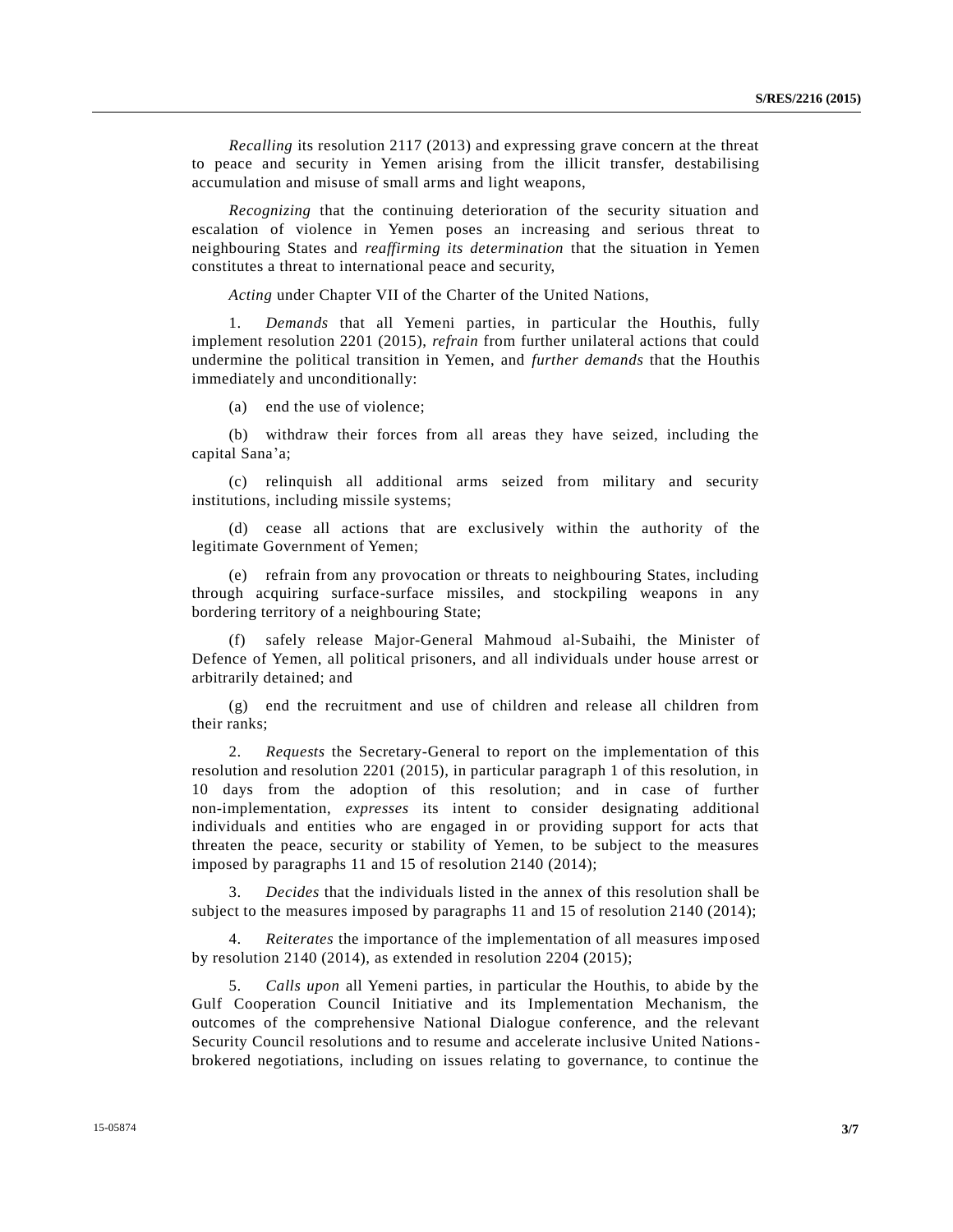political transition in order to reach a consensus solution and *stresses* the importance of full implementation of agreements reached and commitments made towards that goal and *calls on* the parties, in this regard, to agree on the conditions leading to an expeditious cessation of violence, in accordance with the United Nations Charter and relevant Security Council resolutions, including this resolution and resolution 2201 (2015);

6. *Demands* that all Yemeni parties adhere to resolving their differences through dialogue and consultation, reject acts of violence to achieve political goals, and refrain from provocation and all unilateral actions to undermine the political transition and *stresses* that all parties should take concrete steps to agree and implement a consensus-based political solution to Yemen's crisis in accordance with the Gulf Cooperation Council Initiative and its Implementation Mechanism and the outcomes of the comprehensive National Dialogue conference;

7. *Urges* all Yemeni parties to respond positively to the request of the President of Yemen to attend a conference in Riyadh, under the auspices of the Gulf Cooperation Council, to further support the political transition in Yemen, and to complement and support the UN-brokered negotiations;

8. *Calls on* all parties to comply with their obligations under international law, including applicable international humanitarian law and human rights law;

9. *Reaffirms*, consistent with international humanitarian law, the need for all parties to ensure the safety of civilians, including those receiving assistance, as well as the need to ensure the security of humanitarian personnel and United Nations and its associated personnel, and *urges* all parties to facilitate the delivery of humanitarian assistance, as well as rapid, safe and unhindered access for humanitarian actors to reach people in need of humanitarian assistance, including medical assistance;

10. *Calls on* all parties to facilitate the evacuation by concerned States and international organizations of their civilians and personnel from Yemen and *commends* steps already taken in this regard;

11. *Reaffirms* the principle of the inviolability of diplomatic and consular premises and the obligations of host Governments, including under the 1961 Vienna Convention on Diplomatic Relations and under the 1963 Vienna Convention on Consular Relations, to take all appropriate steps to protect diplomatic and consular premises against any intrusion or damage, and to prevent any disturbance of the peace of these missions or impairment of their dignity;

12. *Requests* the Secretary-General to intensify his efforts in order to facilitate the delivery of humanitarian assistance and evacuation, including the establishment of humanitarian pauses, as appropriate, in coordination with the Government of Yemen, and *calls on* Yemeni parties to cooperate with the Secretary-General to deliver humanitarian aid to those in need;

13. *Further requests* the Secretary-General to intensify his good offices role in order to enable a resumption of a peaceful, inclusive, orderly and Yemeni-led political transition process that meets the legitimate demands and aspirations of the Yemeni people, including women, for peaceful change and meaningful political, economic and social reform, as set out in the Gulf Cooperation Council Initiative and Implementation Mechanism and the outcomes of the comprehensive National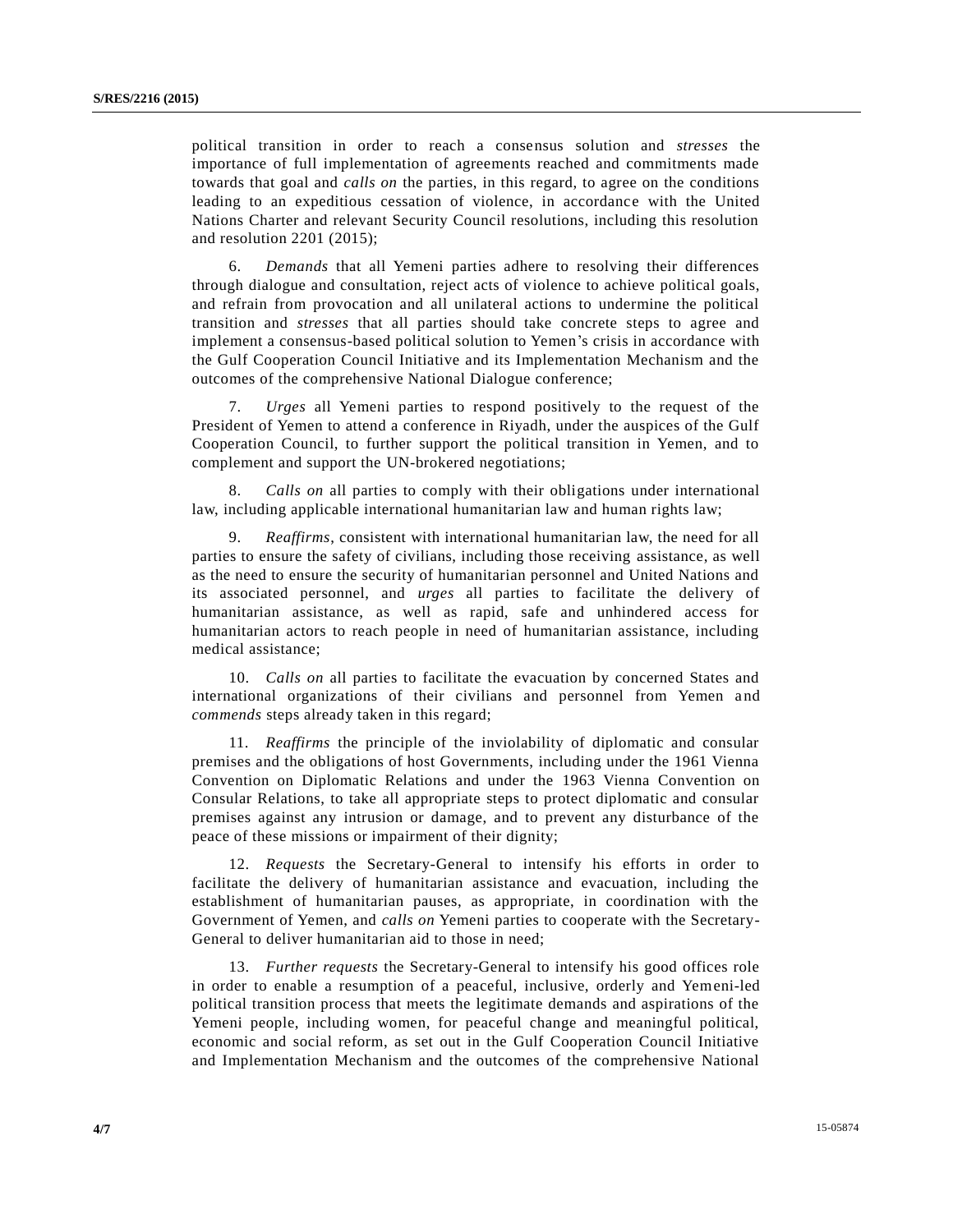Dialogue conference, and *stresses* the importance of the United Nations' close coordination with international partners, in particular the Gulf Cooperation Council, Group of Ambassadors in Sana'a, and other actors, in order to contribute to a successful transition;

## *Arms embargo*

14. *Decides* that all Member States shall immediately take the necessary measures to prevent the direct or indirect supply, sale or transfer to, or for the benefit of Ali Abdullah Saleh, Abdullah Yahya Al Hakim, Abd Al-Khaliq Al-Huthi, and the individuals and entities designated by the Committee established pursuant to paragraph 19 of resolution 2140 (2014) (hereinafter referred to as "the Committee") pursuant to paragraph 20 (d) of this resolution, the individuals and entities listed in the annex of this resolution, and those acting on their behalf or at their direction in Yemen, from or through their territories or by their nationals, or using their flag vessels or aircraft, of arms and related materiel of all types, including weapons and ammunition, military vehicles and equipment, paramilitary equipment, and spare parts for the aforementioned, and technical assistance, training, financial or other assistance, related to military activities or the provision, maintenance or use of any arms and related materiel, including the provision of armed mercenary personnel whether or not originating in their territories;

15. *Calls upon* Member States, in particular States neighbouring Yemen, to inspect, in accordance with their national authorities and legislation and consistent with international law, in particular the law of the sea and relevant international civil aviation agreements, all cargo to Yemen, in their territory, including seaports and airports, if the State concerned has information that provides reasonable grounds to believe the cargo contains items the supply, sale, or transfer of which is prohibited by paragraph 14 of this resolution for the purpose of ensuring strict implementation of those provisions;

16. *Decides* to authorize all Member States to, and that all Member States shall, upon discovery of items the supply, sale, or transfer of which is prohibited by paragraph 14 of this resolution, seize and dispose (such as through destruction, rendering inoperable, storage or transferring to a State other than the originating or destination States for disposal) of such items and *decides* further that all Member States shall cooperate in such efforts;

17. *Requires* any Member State when it undertakes an inspection pursuant to paragraph 15 of this resolution, to submit promptly an initial written report to the Committee containing, in particular, explanation of the grounds for the inspections, the results of such inspections, and whether or not cooperation was provided, and, if prohibited items for supply, sale, or transfer are found, further *requires* such Member States to submit to the Committee within 30 days a subsequent written report containing relevant details on the inspection, seizure, and disposal, and relevant details of the transfer, including a description of the items, their origin and intended destination, if this information is not in the initial report;

#### *Additional designation criteria*

18. *Reaffirms* the designation criteria set out in paragraph 17 of resolution 2140 (2014), the measures imposed by paragraphs 11 and 15 of the same and *stresses* the importance of their full implementation;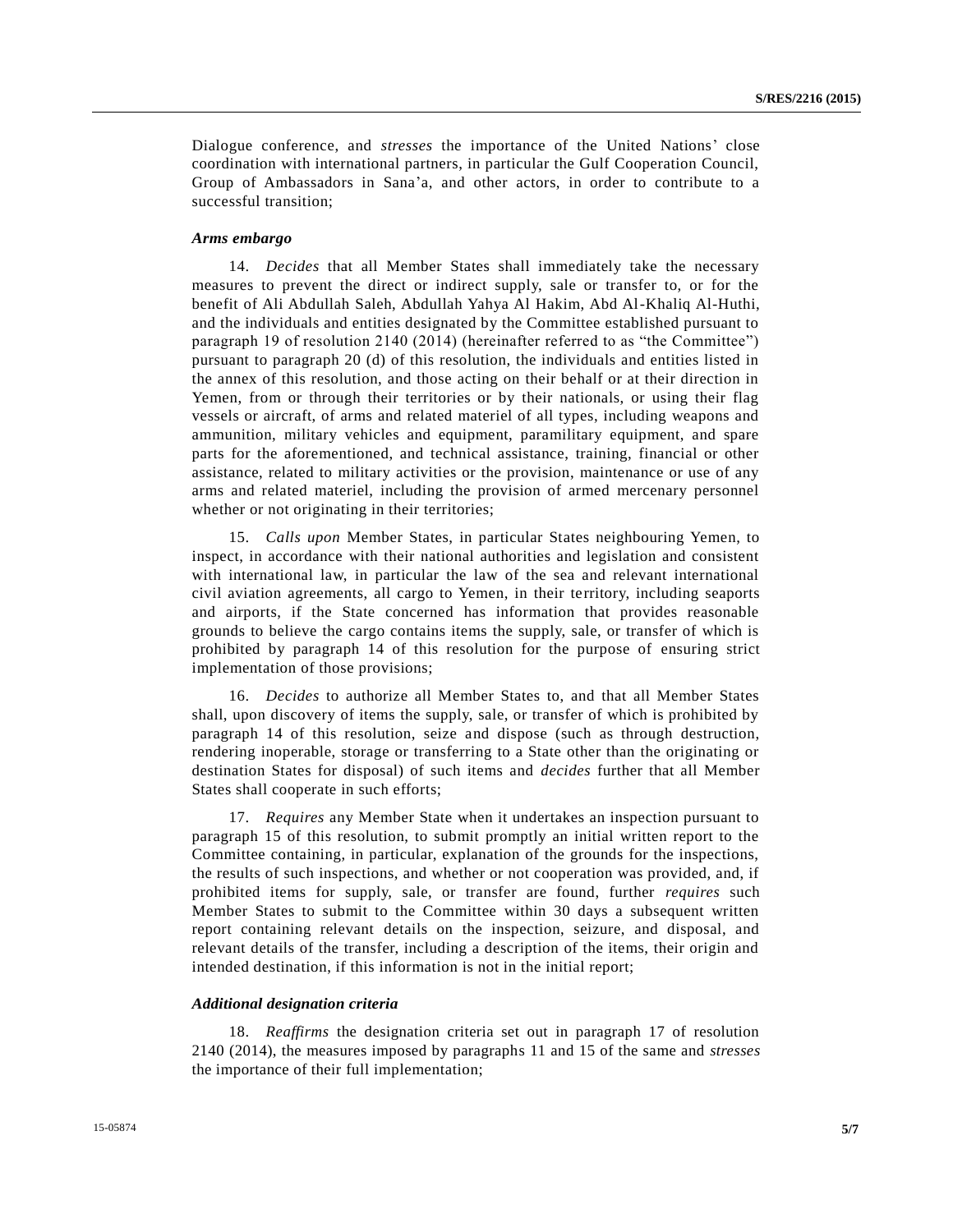19. *Reaffirms* paragraph 18 of resolution 2140 (2014), and *underscores* that acts that threaten the peace, security, or stability of Yemen may also include the violations of the arms embargo imposed by paragraph 14 or obstructing the delivery of humanitarian assistance to Yemen or access to, or distribution of, humanitarian assistance in Yemen;

#### *Mandate of the Sanctions Committee*

20. *Decides* that the Committee established pursuant to paragraph 19 of resolution 2140 (2014) shall also undertake the following tasks:

(a) monitoring implementation of the measures imposed in paragraph 14 of this resolution;

(b) seeking from all States whatever information it may consider useful regarding the actions taken by them to implement effectively the measures imposed by paragraph 14 above;

(c) examining and taking appropriate action on information regarding alleged non-compliance with the measures contained by this resolution;

(d) designating as may be necessary additional individuals and entities subject to the measures imposed by paragraph 14 above;

## *Mandate of the Panel of Experts*

21. *Decides* that the mandate of the Panel of Experts established pursuant to paragraph 21 of resolution 2140 (2014) and renewed by resolution 2204 (2015) shall also include monitoring implementation of the measures imposed by paragraph 1 4;

22. *Requests* the Secretary-General, having due regard for the increased mandate of the Panel of Experts, to increase the Panel to five members, and make the necessary financial and security arrangements to support the work of the Panel;

23. *Calls upon* the Panel of Experts to cooperate actively with other Panels or Groups of Experts established by the Security Council, including the 1267 Monitoring Team, as relevant to the implementation of their mandate;

#### *Commitment to review*

24. *Reaffirms* its readiness to take further measures in case of non-implementation by any Yemeni party of this resolution and resolution 2201 (2015);

25. *Decides* to remain actively seized of the matter.